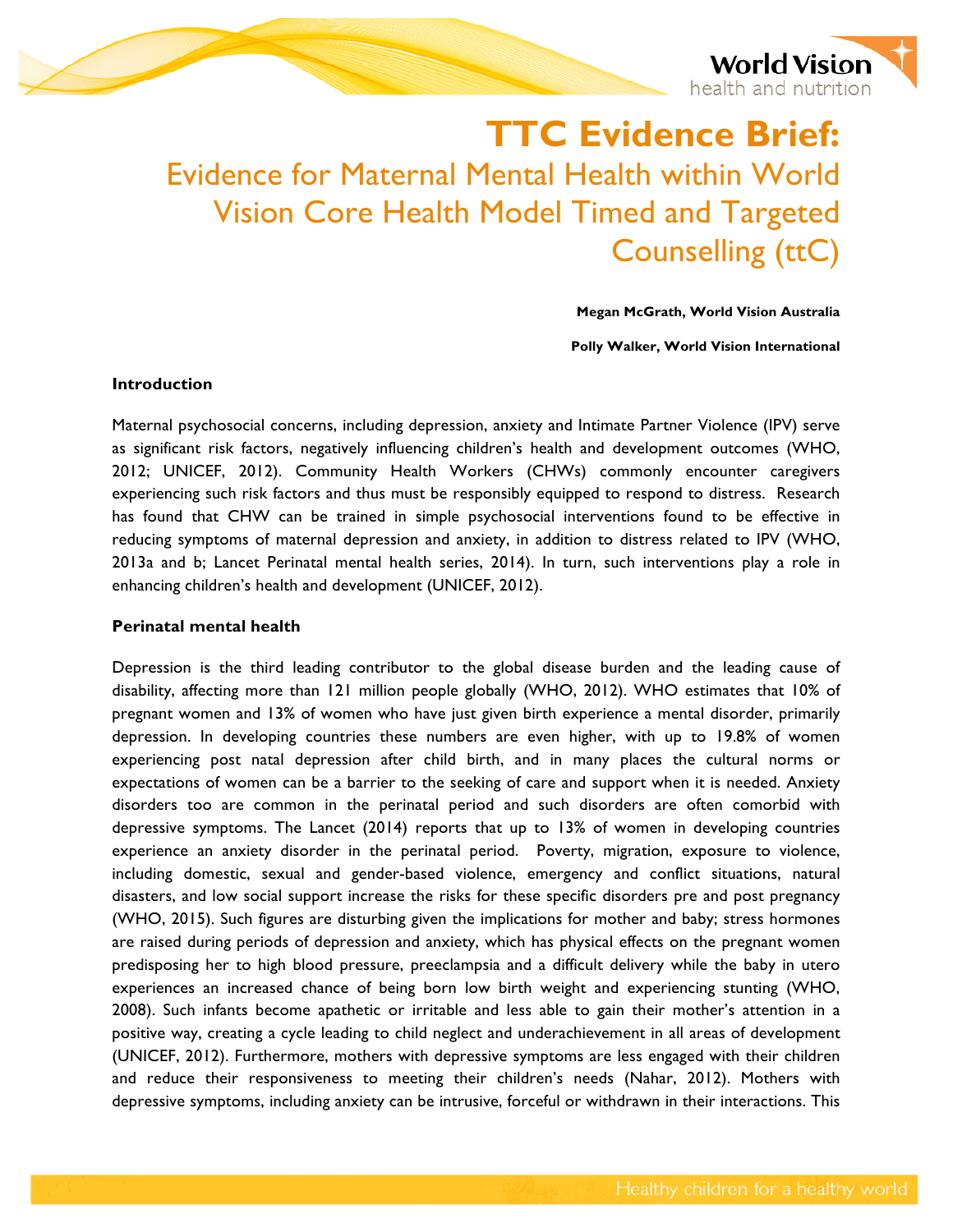

can result in children experiencing language and cognitive problems, insecure attachments, social interactive difficulties, and behavioural problems, leading to long term mental health issues, including increasing their own risk for developing mental illness (Center on the Developing Child at Harvard University, 2009).

In the past 15-20 years, research conducted in developing countries has shown that combining maternal & child health programs with support for positive parenting and psychosocial support for caregivers is likely to have long terms benefits on children's health & development and maternal mental health outcomes (UNICEF, 2012). Research in Pakistan revealed that community health workers could be trained to deliver a simple psychosocial intervention including techniques of active listening, collaboration with the family and guided problem solving. Results found that infants in the intervention group experienced less episodes of diarrhoea, were more likely to be immunized and both parents spent more time playing with their child. Furthermore, rates of depression more than halved amongst the intervention group as compared with those receiving routine care. In addition, women receiving the intervention had better overall social functioning, with effects being sustained after 1 year (Rahman *et al*., 2008). The Lancet review on perinatal mental health found that training CHW to deliver psychosocial interventions during routine care, with a focus on parenting, maternal and child health, psychoeducation, social support, or supportive listening adapted to the circumstances of the women, can improve the mental health of women during the perinatal period in lower to middle income countries (Lancet, 2014).

Furthermore, according to WHO (WHO, 2013a), research conducted in China, Jamaica, Pakistan, South Africa and Uganda suggests that depression in mothers can be affordably treated in developing countries using a variety of interventions, such as social support, group therapy or home visits, which can be delivered by lay community workers. Community health workers caring for pregnant women can be taught to recognize signs of psychosocial distress and employ supportive listening techniques, provide education about stress reduction techniques as well as provide referral to specialist support if required (WHO, 2008). In Uganda (Morris *et al.*, 2012), mothers involved in a playgroup established within a supplementary feeding centre for severely acute malnourished children, reported significant increases in positive mood, as compared with the control group where children received only nutritional interventions. This study demonstrates that the additive effects of appropriate child nutrition and psychosocial support interventions yield maximum benefits for mothers and infants, with reports that such approaches also advance mothers' capacity to become more involved with their children and show greater responsiveness to their children's needs.

#### **Gender-based violence**

An extensive review of sexual and reproductive health training materials and curricula for CHW was conducted by the World Health Organisation in 2013 (Tran *et al.,* 2014). Various gaps in the content were identified, including the integration of gender-based violence issues and how to address them. Studies estimate that between 13% and 61% of women have reported experiencing intimate partner violence (IPV) at least once in their lifetime, and 1% to 28% of women report they were physically abused during pregnancy by an intimate partner (WHO, 2013b). Of further concern, the risk of intimate partner violence increases during the pregnancy and post-partum period. This may be particularly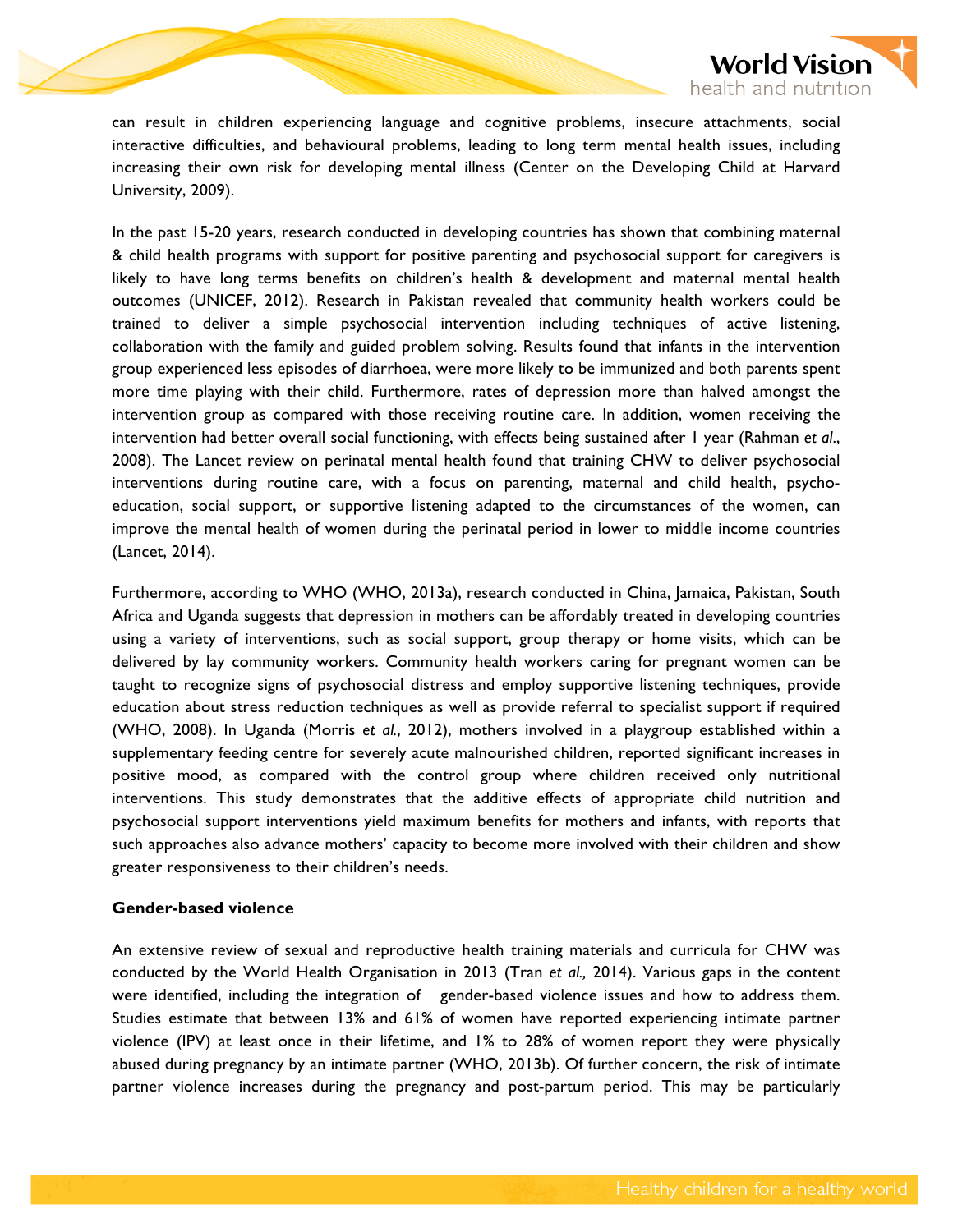

concerning for more vulnerable mothers such as adolescent girls who are up to seven times more likely to experience IPV from their spouses (UNICEF, 2014).

When considered together with perinatal mental health issues, the extent of women experiencing serious or acute psychosocial difficulties during and after pregnancy reflects an endemic problem, for which an integrated approach is warranted. CHWs and Care Group volunteers, who are the principle cadres implementing ttC across the World Vision partnership, are working with women and families on a day to day basis. They hold a position of trust with those individuals and may be the first to become aware of a serious issue within a family. Arguably, serious cases of IPV and other forms of violence do require specialist care, and may not have a high and sustained impact in the resolution and management of such problems. However, CHWs, given their high level of exposure, must have a basic set of supportive response skills which will enable them to respond appropriately when such crises arrive. In a recent consultation with World Vision Kenya, a MoH representative commented *"They (CHWs) deal with these kinds of issues every day of their work, it's just that at the moment, they don't know how to respond".*  WHO (2013b). Such comments highlight the importance of frontline health workers having skill based approaches integrated within their training, including supportive non-judgemental listening, providing practical care that responds to concerns, helping women access information about resources, including legal services and assisting them to increase safety for herself and her children, where needed.

Therefore, in direct response to WHO's recommendations, WV has included a mental health & psychosocial component within tt $C$   $2^{nd}$  Edition. Whilst this cannot be taken as specialised psychosocial intervention, it is designed to provide basic awareness and guidance on how to appropriately respond to situations that CHWs may encounter. This includes training for ttC home visitors in how to recognise signs and symptoms of psychosocial distress and IPV, and building capacity to respond using Psychological First Aid; a humane, supportive response to an individual who is in distress and may need support (see Table 1). This also includes training on promoting positive coping strategies such as stress reduction techniques, exercise, sleep and social support, all of which have proven benefits in reducing symptoms of depression and anxiety. In addition they will receive guidance on referring caregivers who may need specialised support. Further to this, CHWs will receive training on age appropriate stimulation activities to encourage caregivers to sensitively engage with their child to ensure adequate brain development and bonding takes place, also having positive impacts on maternal and paternal mental health outcomes (for more details regarding the ECD inclusions in ttC  $2^{nd}$  edition (TTC  $2^{nd}$  edition: ECD evidence brief).

#### **Table 1. The psychological first aid approach**

## **Psychological First Aid** (Source: WHO, 2011)

According to Sphere (2011) and IASC (2007), PFA describes a humane, supportive response to a fellow human being who is suffering and who may need support. PFA involves the following themes:

- Providing practical care & support, which does not intrude;
- assessing needs and concerns;
- helping people to address basic needs;
- listening to people but not pressuring them to talk;
- comforting people and helping them to feel calm;
- helping people connect to information, service & social support;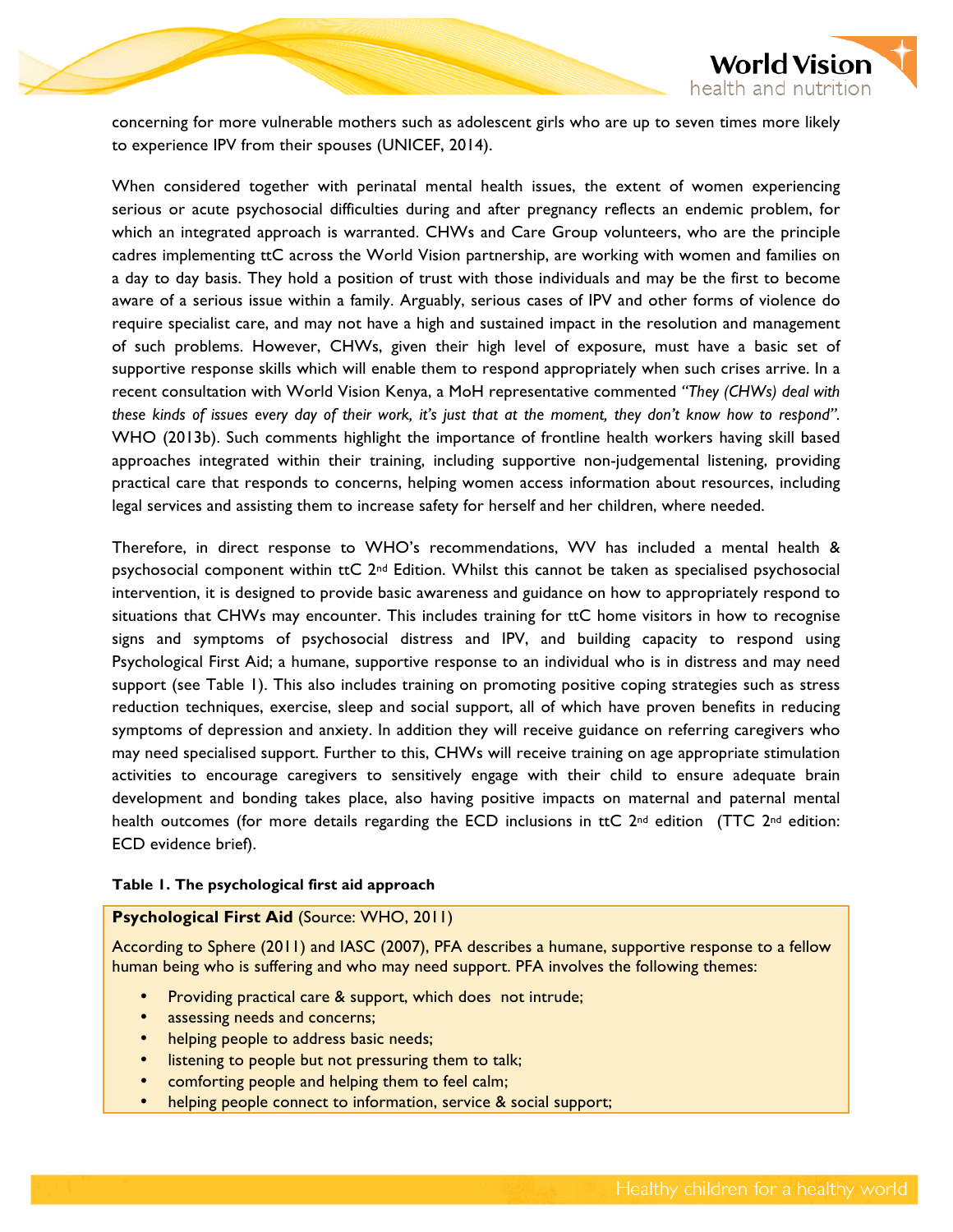

• protecting people from further harm.

As discussed, evidence suggests that improving home visitor capacity to respond to distress, including maternal depression, anxiety and IPV, can have positive impacts on the emotional state of caregivers. Such improvements in caregiver mental health will in turn influence children's immediate and future health and development outcomes.

## **References and further reading**

- Atif, R., Malik, A., Sikander, S., Roberts, C., Creed, F. (2008). Cognitive behaviour therapy-based intervention by community health workers for mothers with depression and their infants in rural Pakistan: a cluster-randomised controlled trial. Lancet, 372: 902–09
- Centre on the Developing Child at Harvard University. (2015). Supportive Relationships and Active Skill-Building Strengthen the Foundations of Resilience: Working Paper 13.www.developingchild.harvard.edu
- Cooper P.J., Tomlinson M., Swartz L. (1999). Post-partum depression and the mother–infant relationship in a South African peri-urban settlement. Br. J. Psychiatry;175:554–558
- Lancet. (2014). Perinatal mental health series. Retrieved  $15<sup>th</sup>$  February 2015 from http://press.thelancet.com/perinatal1.pdf
- Morris, J. Jones, L. Berrino, A. Jordans. M. Okema, L.Crow, C. (2012). Does Combining Infant Stimulation With Emergency Feeding Improve Psychosocial Outcomes for Displaced Mothers and Babies? A Controlled Evaluation from Northern Uganda. American Journal of Orthopsychiatry, 82: 3, 349–357
- Nahar, B. (2012). Effects of Food Supplementation & Psychosocial Stimulation on Growth & Development of Severely Malnourished Children. Intervention Studies in Bangladesh. Digital Comprehensive Summaries of Uppsala Dissertations from the Faculty of Medicine, 786, 59, Uppsala.
- Tran NT, Portela A, de Bernis L, Beek K. (2014). Developing Capacities of Community Health Workers in Sexual and Reproductive, Maternal, Newborn, Child, and Adolescent Health: A Mapping and Review of Training Resources'. PLoS ONE, 9(4)
- UNICEF. (2012). Integrating Early Childhood Development (ECD) activities into Nutrition Programmes in Emergencies. Why, What and How. UNICEF: Geneva
- UNICEF. (2014). Hidden in Plain Sight: a statistical report of violence against children
- World Health Organization. (2008). Improving Maternal Mental Health. Millennium Development Goal Five. Improving maternal Health. World Health Organization: Geneva
- World Health Organization (2011). Psychological first aid: Guide for field workers*.* World Health Organization, War Trauma Foundation and World Vision International
- World Health Organization. (2012). Depression. Retrieved 23<sup>rd</sup> January 2015 from http://www.who.int/mediacentre/factsheets/fs369/en/
- World Health Organization. (2013a). Maternal depression and early childhood growth in developing countries: systematic review and meta-analysis. World Health Organization: Geneva